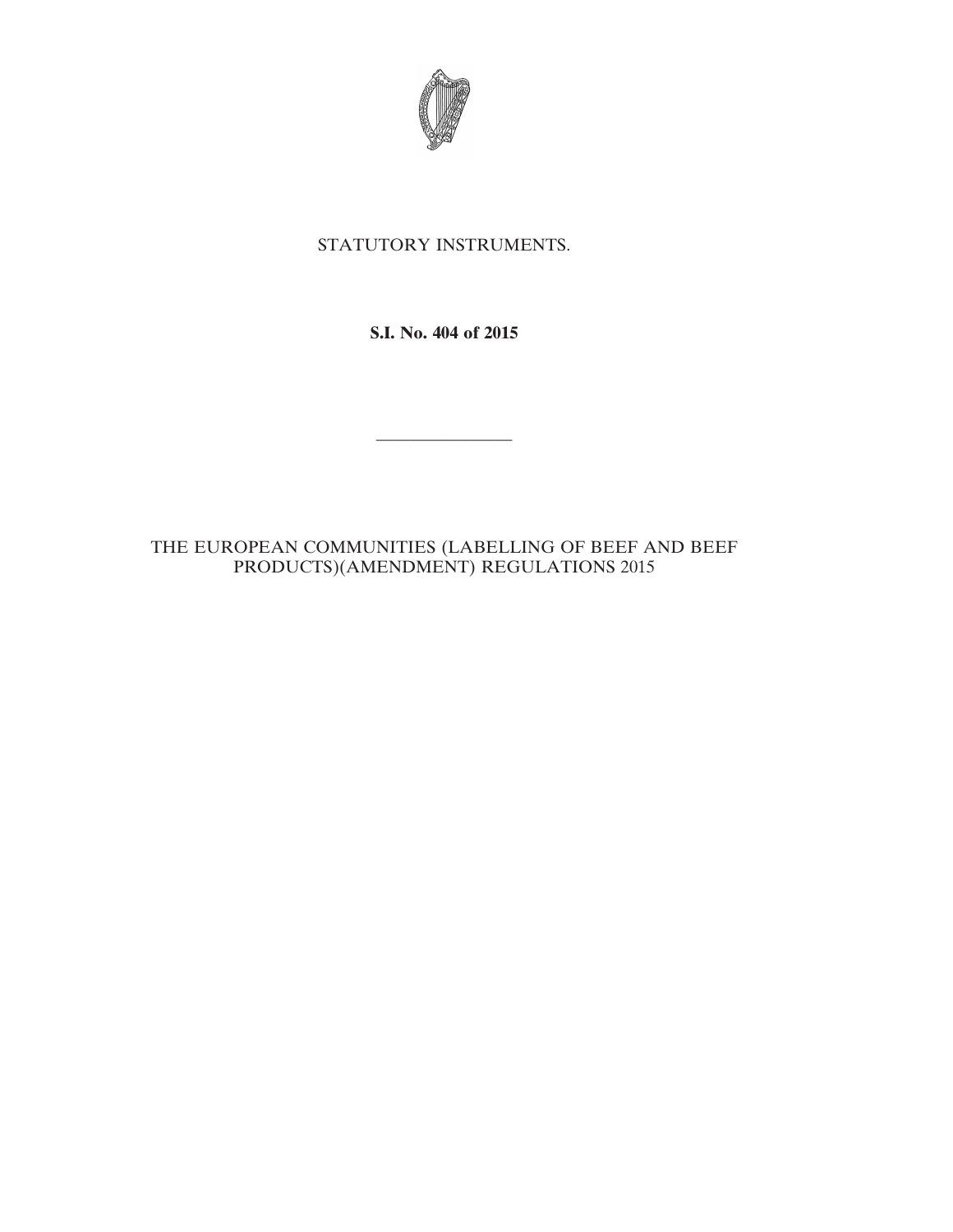## THE EUROPEAN COMMUNITIES (LABELLING OF BEEF AND BEEF PRODUCTS)(AMENDMENT) REGULATIONS 2015

I, SIMON COVENEY, Minister for Agriculture, Food and the Marine, in exercise of the powers conferred on me by section 3 of the European Communities Act 1972 (No. 27 of 1972), and for the purpose of giving further effect to Articles 11 to 24 of Regulation (EC) No 1760/2000 of the European Parliament and of the Council of 17 July 2000<sup>1</sup> as amended by Regulation (EU) No 653/2014 of the European Parliament and of the Council of 15 May 20142 and Commission Regulation (EC) No  $1825/2000$  of 25 August 2000<sup>3</sup> as amended by Commission Regulation (EC) No  $275/2007$  of 15 March  $2007<sup>4</sup>$ , hereby make the following regulations:

1. These Regulations may be cited as the European Communities (Labelling of Beef and Beef Products) (Amendment) Regulations 2015.

2. The European Communities (Labelling of Beef and Beef Products) Regulations 2000 (S.I. No. 435 of 2000) are amended by—

- (*a*) in Regulation 2(1) substituting the definition of
	- (i) "Parliament and Council Regulation" for the following:

" 'Parliament and Council Regulation' means Articles 11 to 24 of Regulation (EC) No 1760/2000 of the European Parliament and of the Council of 17 July 2000 as amended by Regulation (EU) No 653/2014 of the European Parliament and of the Council of 15 May 2014;", and

(ii) "Commission Regulation" for the following:

" 'Commission Regulation' means Commission Regulation (EC) No 1825/2000 of 25 August 2000 as amended by Commission Regulation (EC) No 275/2007 of 15 March 2007.",

(*b*) substituting Regulation 6 for the following:

"6. An operator shall not contravene Article 15a of the Parliament and Council Regulation in relation to voluntary labelling of beef or beef products.",

 OJ No. L 204, 11.8.2000, p.1 OJ No. L 189, 27.6.2014, p.33 OJ No. L 216, 26.8.2000, p.8 OJ No. L 76, 16.3.2007, p.12

> *Notice of the making of this Statutory Instrument was published in "Iris Oifigiúil" of* 25*th September*, 2015.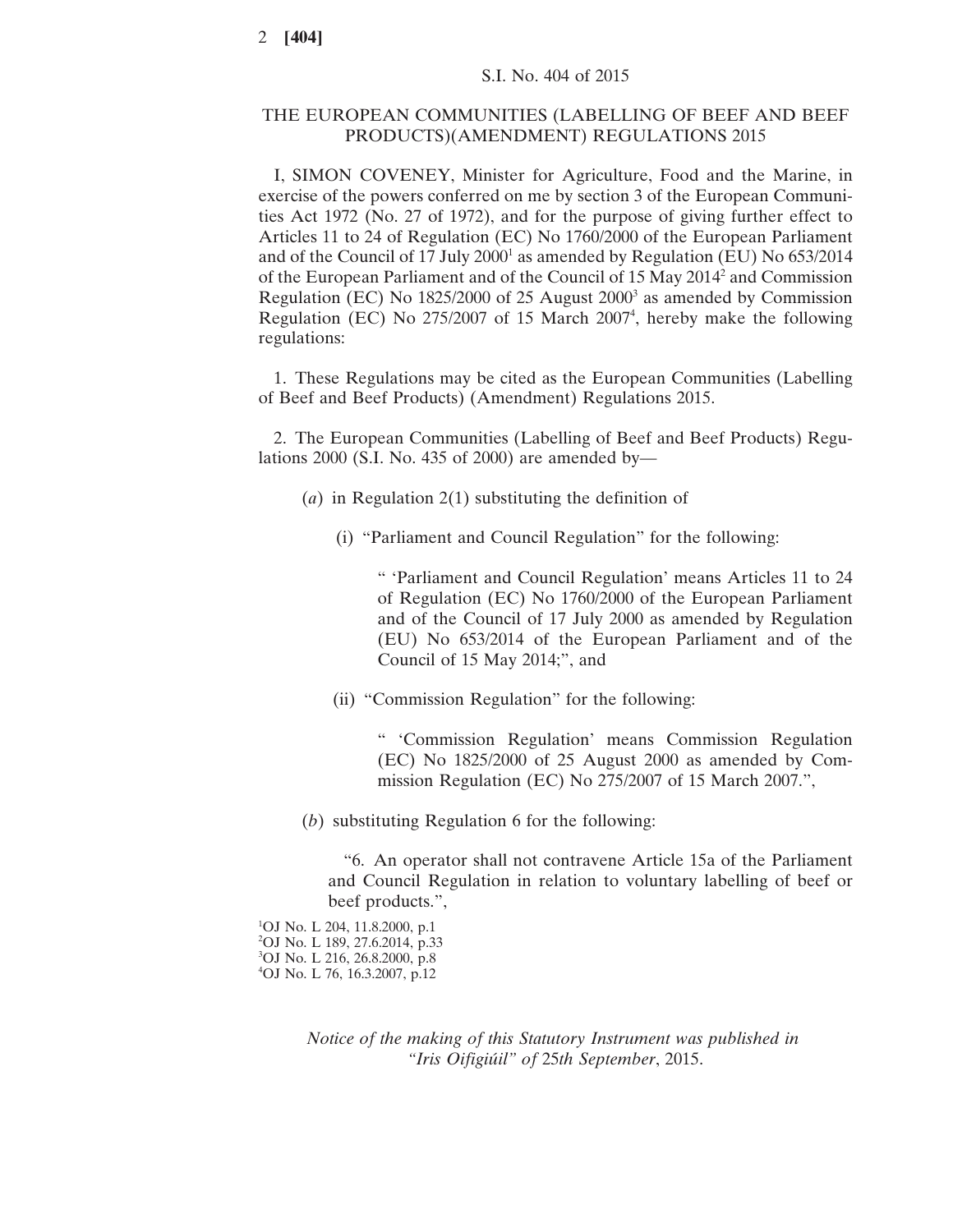and

(*c*) substituting Regulation 10 for the following:

"10. An authorised officer may require the removal from the market of beef or beef products which-

- (*a*) do not comply with Section I of Title II of the Parliament and Council Regulation in relation to compulsory labelling of beef and beef products, or
- (*b*) do not comply with Section II of Title II of the Parliament and Council Regulation in relation to voluntary labelling of beef and beef products.".

GIVEN under my Official Seal, L.S. 22 September 2015.

> SIMON COVENEY, Minister for Agriculture, Food and the Marine.